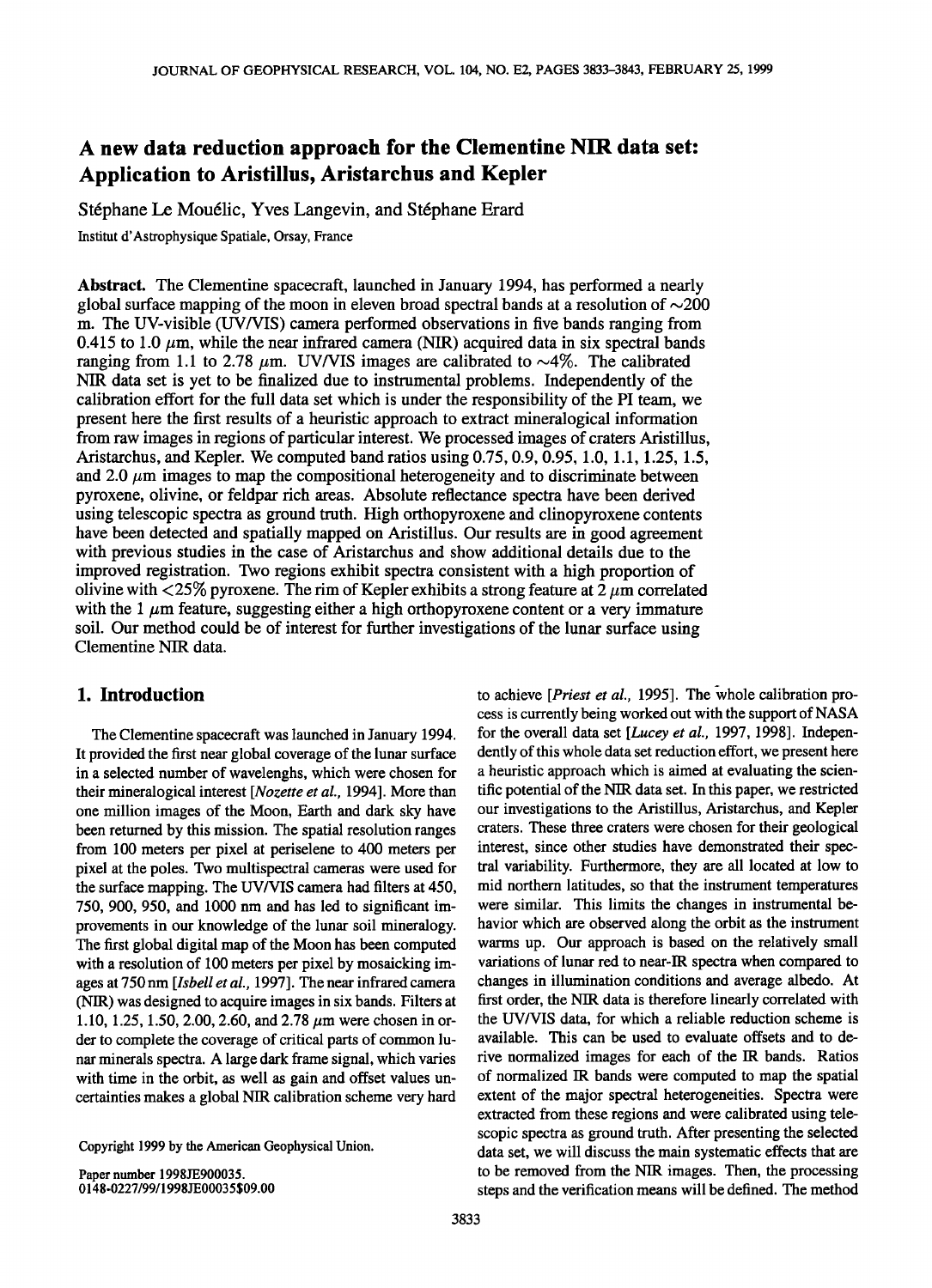**will finally be applied to our selected areas, demonstrating that the computed band ratios and extracted spectra from the NIR data set provide reliable information on the mineralogical diversity of the lunar surface.** 

# **2. Data Selection**

**The mineralogy of the lunar surface is mostly dominated by feldspar, pyroxene, olivine, and ilmenite. Glasses and impact melts derived from these mineral species are also abundant. Reviews of the mineralogical composition of the lunar regolith are given by McKay et al. [1991] and Pieters [1986]. Laboratory spectra of pure minerals, as well as mixtures, have been measured [Singer, 1981; Cloutis and Gaffey, 1993; Crown and Pieters, 1987]. Laboratory spectra of the four main lunar mineral species are displayed in Figure 1, superimposed on the Clementine filters used in this study.**  Although several parameters such as grain size, maturity, or **mixing rates modify the observed spectra, laboratory studies are of great interest for the interpretation of the data.** 

**We selected four of the six spectral bands from the NIR data set according to image quality and mineralogical interest: the 1100, 1250, and 2000 nm bands are good indicators of olivine, feldspar, and orthopyroxene, respectively, and permit discrimination between these three mineral species. The 1500 nm band has been used to define a continuum level (see Figure 1). Images at 2600 nm have a lower sig**nal to noise ratio, and the signal at 2780 nm has a thermal **emission contribution; therefore they were not used in the present study.** 

**We selected four of the five spectral bands in the UV/VIS domain in order to compare our interpretation of the IR data set to what can be inferred from calibrated UV/VIS images: the 900, 950, and 1000 nm bands which char**acterize the 0.85-1  $\mu$ m Fe<sup>2+</sup> absorption and the 750 nm **band which is considered as representative of the conti-**



**Figure 1. Absolute reflectance spectra of the most common lunar minerals. Clinopyroxene (dashed line), olivine (solid**  line), orthopyroxene (dotted line), and plagioclase feldspar **(dash dotted line) were mesured with RELAB at Brown University. The vertical lines correspond to the center wavelengths of the 8 Clementine filters used in this study.** 

**nuum. We used the calibration scheme from the Brown university web site for the absolute UV/VIS data calibration (http://www. planetary. brown.edu/clementine). Absolute residual errors are estimated at the 4% level [Pieters et al., 1994].** 

**Our investigations are mainly based on the use of band ratios. This technique is very powerful to highlight and to map the compositional heterogeneity of a surface. Differences in brightness due to illumination conditions are eliminated by the ratio, and variations of the surface reflectance in each wavelengh are the only remaining source of variability in the resulting images. Furthermore, the ratio gives directly the relative variations in band absorption depth, which are in general lower than 15%. A deep absorption feature relative to the surrounding can be interpreted as a high abundance in the mafic minerals. A second possible interpretation is a low content in agglutinate glass, which enhances absorption features in immature soils [Fischers and Pieters, 1994, 1996;**  Lucey et al., 1991a].

**Five band ratios were selected to discriminate between orthopyroxene, clinopyroxene, olivine, and plagioclase (see**  Figure 1). The 950/750 nm ratio is correlated to the Fe<sup>2+</sup> ab**sorption [Larson et al., 1991], and the 1000/900 nm ratio is used to evaluate if the band center is closer to 900 nm than to 1000 nm, for the discrimination between orthopyroxene and clinopyroxene. The 1100/1500 nm ratio detects absorption due to clinopyroxene and olivine. High contents in plagioclase correspond to high values of this ratio. The 1250/1500 nm ratio is correlated to the abundance of olivine and plagioclase. Finally, the 2000/1500 nm ratio is correlated to the content in pyroxene. The discrimination between olivine and pyroxene is made possible by the use of the NIR domain. While pyroxene exhibits two absorption features in the near**  infrared at 1 and 2  $\mu$ m, olivine has a single composite feature centered near 1  $\mu$ m and has a high reflectance in the 2  $\mu$ m re**gion. The ratio we present in this paper are all normalized to their mean value, and visualized with a gray scale from 0.7 or 0.8 (black) to 1.2 or 1.3 (white). Absorption relative to the surrounding material can therefore be theoretically evaluated directly in percentage.** 

## **3. Systematic Effects in the NIR Images**

# **3.1. Technical Background**

**The Clementine spacecraft was inserted into an elliptical polar orbit, where it spent 71 days performing a systematic mapping of the Moon. The near infrared camera used a catadioptric lens with an actively cooled 256 x 256 InSb focal**  plane array (FPA). The FPA operated at  $70 K \pm 0.5 K$ , with **a very good stability over the whole mapping phase [Priest et al., 1995]. The scientific modes implemented four integration times, 32 levels of gain and 256 levels of an analog offset, which was applied before the multiplication by the gain. These working modes have been selected during the mission so as to adjust the signal to the 256 levels dynamic range of the analog to digital camera output. For each orbit, observations of the lunar surface on the dayside were sepa-**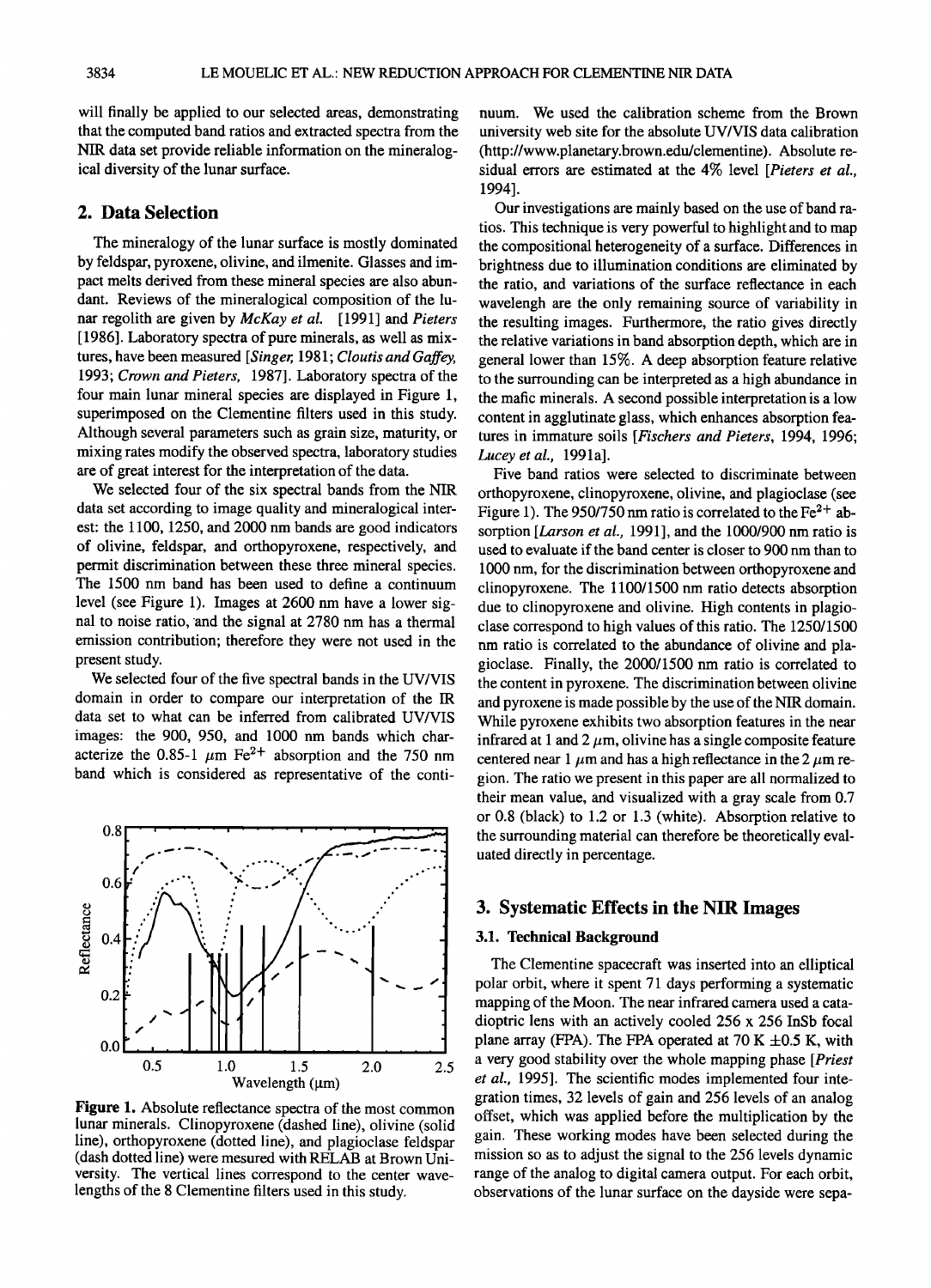**rated into 10 latitude segments, during which the gain, offset mode, and integration time for each filter remained constant. A temperature sensor indicated a warming of optics ranging typically from 260 K to 285 K between early (south) and late (north) images during a mapping orbit. A second temperature probe showed a cryocooler warming of about**  15<sup>°</sup> along the orbit, which did not modify the temperature **of the detector. Systematic dark frames acquisitions have been performed at the beginning of each orbit by observing space. They were therefore obtained at low temperatures of both the optics and cryocooler.** 

#### **3.2. Instrumental Effects in the Dark Frame Signal**

**One of the most challenging features for data interpretation of the NIR data set is the large dark frame signal, which varies with the temperature of the optics (and of the cryocooler) and therefore with time along the orbit. One explanation of this problem has been given by Priest et al. [1995] and Lucey et al. [1998]: It could be due to a failure of the contact between the cold filter and the cold shield during launch. We made a systematic study of a set of images acquired by observing space with several gain modes, offset modes, and exposure times mainly at the beginning of each mapping orbit, over the south pole, and after the end of the mapping orbit during Earth observations. We derived additional dark frames by selecting zones in shadowed area on images taken at very high or very low latitudes over both the South and the North Poles. The intrinsic noise of the Clementine IR data is lower than 1 digital number (DN) for low signals, as demonstrated by the comparison of successive dark sky observations obtained with the same observation parameters. Dark frames derived from images of the south polar region are also identical to dark frames**  obtained from observations of the sky within instrumental **errors. Dark frames derived from north pole images, when the temperature of the optics and casing are much higher, exhibit signals which can be twice larger than the south dark frames obtained with the same observation parameters. This is confirmed by the few observations of dark sky obtained at northern latitudes. There is therefore a thermal contribution, or correlation, within the dark frame signal. In addition to the thermal background, the changes in the temperature of the electronics may have modified the values of the offset and gain, which are both defined from resistors [Lucey et al., 1998]. Our analysis of the dark frame signal can be summarized by the following list of systematic effects: (1) a fixed pattern of dead pixels with another fixed pattern of defective pixels; (2) a high-frequency column dependent pattern; (3) a**  pattern of nearly vertical "fringes" with a period of  $\sim$ 30 pix**els, which is different for each exposure time; (4) an edge brightening which is correlated with instrument temperature variations; (5) a slightly higher level in the upper half of the CCD; (6) higher levels in the upper left corner which correspond to light emission by the output amplifier [Martinez and Klotz, 1997, p. 45] and (7) an offset which may not correspond to the offset described in the "offset\_mode" field extracted from the header.** 

**Dark images (from sky observations or reconstructed from dark areas) are not available for all the sets of operating pa**rameters (integration time, offset, gain, instrument temper**atures) during the nearly global mapping of the lunar surface. For most images, dark images with the same integration time and gain can be found, whereas the offset mode**  and instrument temperature can be different or uncertain, as **the offset mode from the header is not reliable. As indicated in the introduction, our test regions (Aristillus, Aristarchus, and Kepler) are at low to mid northern latitudes, for which dark frames with the same operating temperatures have been found. The only remaining uncertainty after removing this dark frame is therefore the actual difference in offsets.** 

# **4. Reduction Steps Used for the NIR Frames**

## **4.1. Interpolation of Defective Pixels**

**Each defective pixel detected from abnormally high or low values is replaced by the median value of its neighbors. Approximately 1100 pixels have been typically considered**  as defective. This represents  $\sim$ 2% of the detector and thus **will have a minor contribution in the following steps. No major cluster is present except a square of 2 x2 pixels and a vertical line in the lowest part of the matrix. The interpretation of band ratios and extracted spectra will be restricted to areas which have a spatial extent greater than 5x5 pixels. As a consequence, the effect of replacing a defective pixel by the median of its neighbors does not affect the results presented here. In future work, it is planned to use pixels in overlapping frames to replace these pixels. This will require a thorough understanding of the photometric and geometric effects within a frame and between two overlapping frames.** 

## **4.2. Dark Frame Subtraction**

**The next step is the subtraction from each image of a dark frame acquired with the same gain mode, exposure time, and**  the nearest instrument temperatures. This reduces to a large **extent the contribution of the instrumental effects described above, but a global differential offset remains.** 

#### **4.3. Registration of the Different Filters**

**In order to resample each NIR frame in the 1100 nm pixel grid, we expanded images to 512 x 512 pixels. Then we used a correlation method on the lower left corner to evaluate the shift between each frame and the 1100 nm frame. Images have been shifted and then expanded in both the x and y directions to minimize the misregistration effect on corresponding band ratios. The accuracy of this process is 0.5 pixels in offset and better than 0.2% in the scaling factors. Finally, each frame was resampled to the 256x256 pixels. These processing steps assume that all distortion effects are linear. This assumption is correct for viewing geometry effects, as we are dealing with midlatitudes in a near-nadir pointing geometry. Changes in image size due to the possible dependence of the optics focal length with wavelength are also expected to be linear. Therefore, only aberrations introduced by the optics could result in nonlinear effects. The**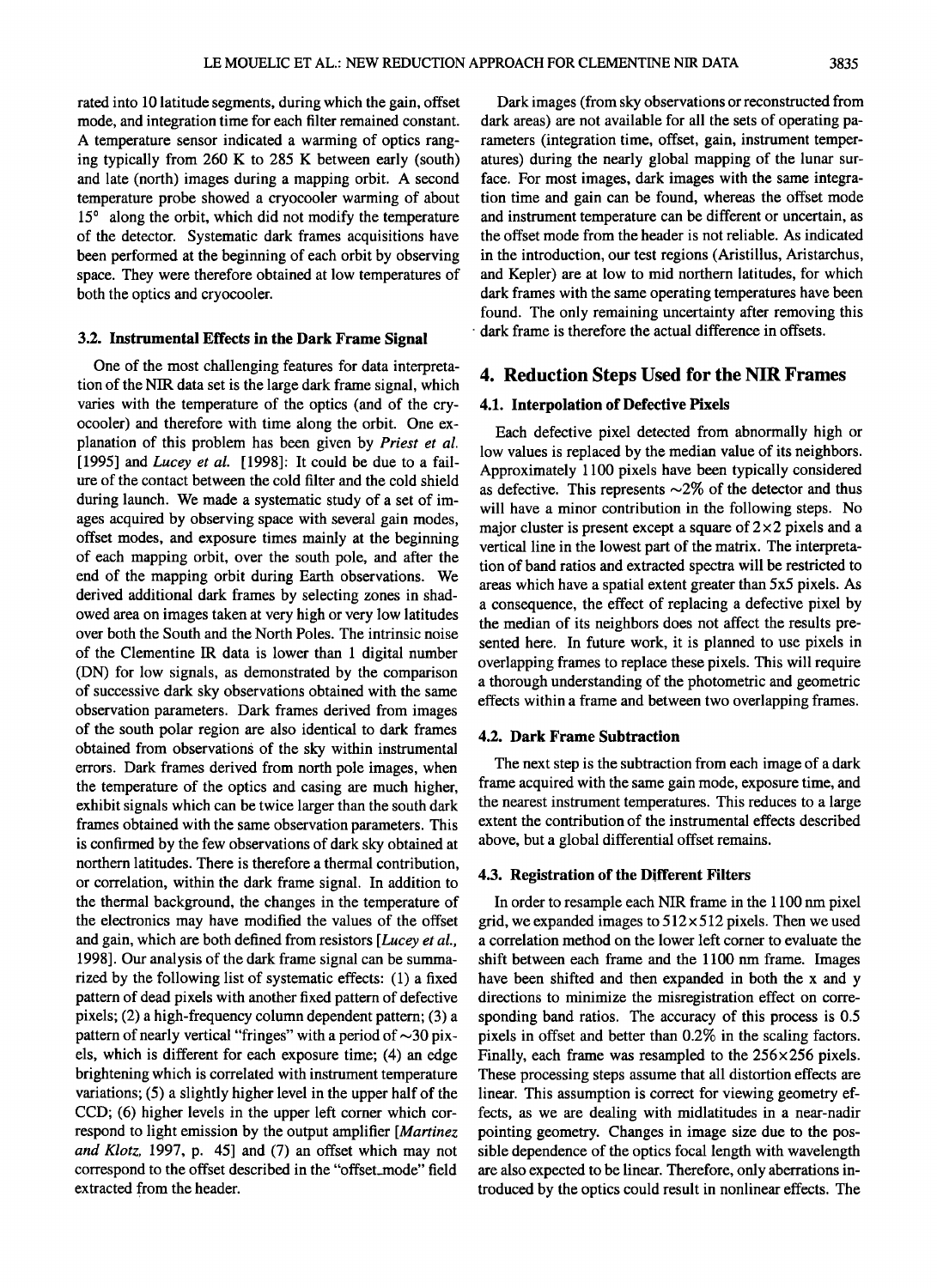**maximum displacement between two NIR filters is less than 25 pixels, which minimizes these effects. Residual misregistration errors have been checked a posteriori on band ratios. In our images, they are always <0.3 pixels, which introduces a distorsion of the same order as the high-frequency noise of the ratios. In further investigations, we are planning to register images at the 0.2 pixels level instead of 0.5, in particular for high-latitude regions with higher levels of contrast.** 

#### **4.4. Evaluation of the Differential Offset**

**Our procedure is based on the relatively small amplitude of spectral variations compared to changes in albedo and illumination. We therefore assume as a first approximation that the surface is spectrally homogeneous, so that the 750 nm and IR signals are proportional. The procedure includes two main steps. First, the decalibrated 750 nm image is resampled to the 1100 nm pixel grid. This implies shifting, expanding, and rotating the 750 nm image. Rotation is not necessary among the NIR frames nor among the UV/VIS ones. But rotation is needed for coregistration between NIR and UV/VIS sets. The algorithm used to resample the rotated frames is the nearest neighbors. This method conserves flux with a maximum error of 0.2%.** 

**After subtraction of the dark frame, we have, assuming spectral homogeneity:** 

$$
[750 \text{ nm}] = k \frac{[\text{NIR}] + \text{offset}}{\text{flat}_{\text{NIR}}} \tag{1}
$$

where flat $_{\text{NIR}}$  is the flat field which has been resampled **to the 1100 nm pixel grid with the same parameters as the corresponding NIR image. Both k and the differential offset can therefore be determined from a linear regression correla-** **tion between each NIR image and the resampled 750 nm image multiplied by the resampled IR flat field (see Figure 2). The determination of NIR flat fields is described below. In specific cases, band ratios reveal that major spectral heterogeneities occur within the area used for the offset determination. In such cases, the evaluation of the offset is restricted to a spectrally homogenous area. We made the assumption that the UV/VIS data is properly calibrated. However, residual stray light problems have been identified from observations near the lunar limb. Stray light reduces the contrast of the image by adding a slowly varying contribution. This effect contributes to the 4% overall uncertainty on UV/VIS data. As a result, the IR offsets can be overestimated by up to 8 DN. However, as the same UV/VIS filter is used as a reference for the four NIR filters, the errors in the offsets are strongly correlated so that there is only a second-order effect on band ratios. After normalization, the induced error on band ratios is < 1.5% even in dark regions, a factor of 2 smaller than the high-frequency variance of the band ratios and a factor of 10 smaller than the largest low-frequency variations, which result from heterogeneities in mineralogy and/or maturity.** 

#### **4.5. Division by the Flat Field**

**The NIR flat fields have been derived for each filter from**  a set of 17 images of Mare Imbrium obtained within a 10<sup>°</sup> **latitude bin. These images are relatively homogeneous except for small fresh craters with immature bright ejectas. Dark frames obtained during mispointed observations of the Earth are available for each filter with the same gain and**  integration time and with differences in instrument temper**atures smaller than two degrees. The dark frame was sub-**



**Figure 2. Correlation plot of the Aristarchus 1100 nm data versus the calibrated and resampled UV/VIS 750 nm data multiplied by the 1100 nm NIR flat field. The linear correlation between the two data sets is used to determine the offset.**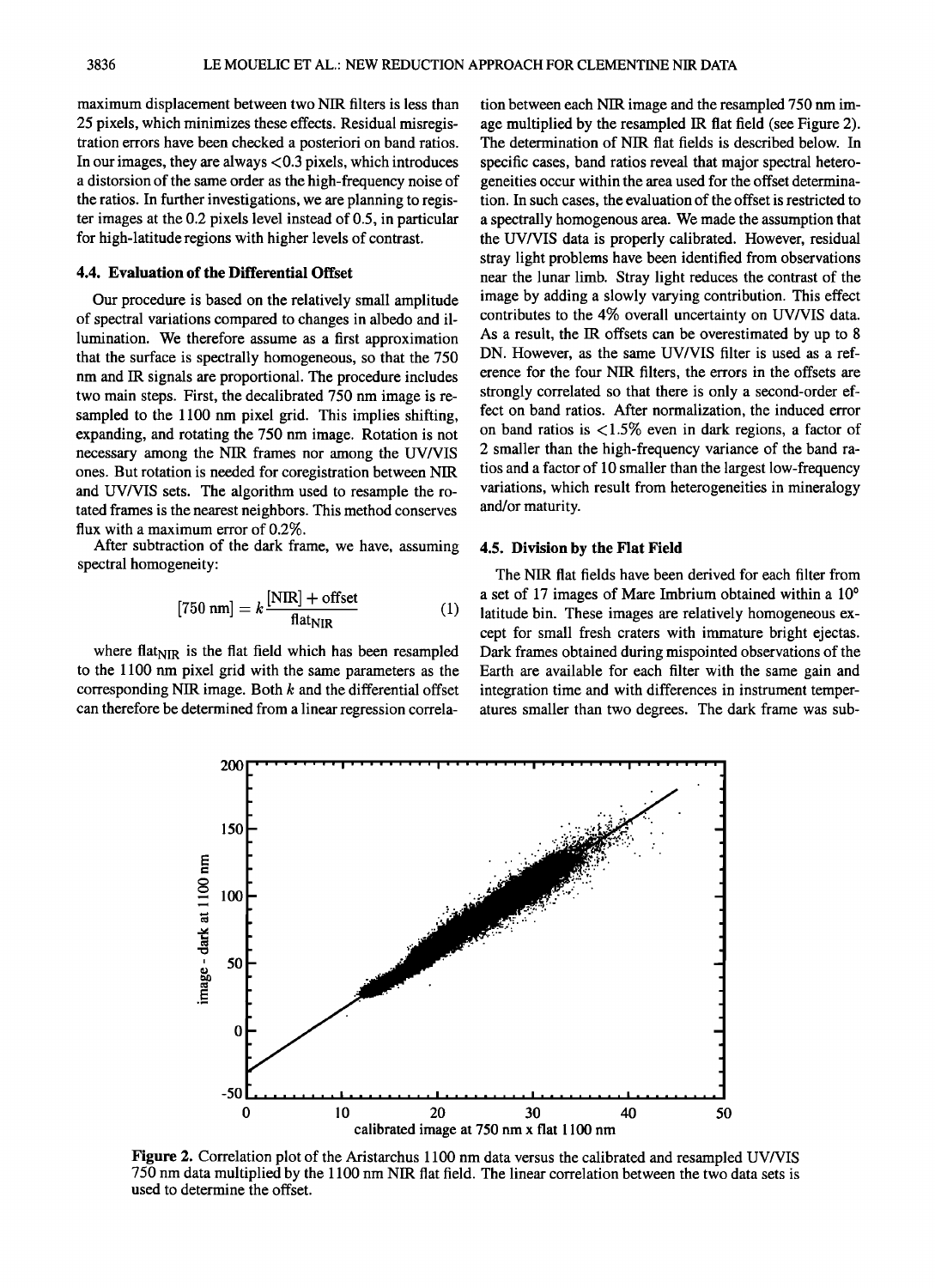**tracted from each image, then the dead or defective pixels were eliminated. A first evaluation of the differential offsets was made using the procedure described above, assuming a perfectly homogeneous flat field. The median of the 17 values for each pixel was selected as representative of a uniformly illuminated image, by eliminating in particular the small bright crater ejectas. The flat field was obtained by normalizing the result to the mean value. A recursive process was performed with this first flat fields evaluation to refine the differential offsets between Mare Imbrium images and corresponding darks frames and thus to improve the evaluation of a second set of more accurate flat fields.** 

**Equation 2 summarizes the reduction process for NIR frames:** 

$$
image = (raw - dark + offset) / flat_{\text{NIR}} \tag{2}
$$

were offset, and flat<sub>NIR</sub> are derived from the procedures de**scribed above. The reduction process leaves an unknown multiplicative factor for each frame, which includes in particular the gain, the integration time and the effective width of each filter. In order to eliminate this unknown factor, band ratios are normalized to unity, and extracted spectra are scaled with a telescopic spectrum as ground truth.** 

## **5. Checks of the Accuracy of the Method**

**As a first test, we applied our offset determination method**  to the UV/VIS images at 0.9, 0.95, and  $1 \mu m$ . We obtained **offsets consistent with those derived from the header and the calibration procedure with an accuracy of 1 DN. The linear relationship between different spectral bands is therefore a valid first-order approximation. We have also checked the validity of the evaluated global offset on band ratios. If there is an error on the offset of one of the NIR images, the band ratio will show a correlation with illumination within mineralogically homogeneous zones. Finally, the offset determination has also been tested using correlation computation within the NIR data cube itself to confirm the self consistency of the values. With these tests, we estimate the accuracy of the offset determination method to be better than 4 DN for the NIR frames with a given flat field.** 

**The accuracy of the whole data reduction process has been**  checked by comparing spectra and band ratios in overlaping **zones of adjacent frames. Nearly a third of the NIR field of view is observed twice in two successive frames. This overlap is very useful to check the consistency of the reduction process. After the whole calibration scheme, the band ratios in the overlaping zones are supposed to be exactly the same in both frames. The dispersion on a band ratio is estimated**  at a level of  $\sim$ 3% after these processing steps.

# **6. Results**

**We focused our analysis on lunar zones which are expected to show a compositional heterogeneity. Craters large enough to have a central peak have excavated materials of the lunar crust from a depth of several kilometers [Roddy,** 

**1977; Dence et al., 1977]. Central peaks are therefore of**  major interest to find materials which spectrally differ from **the surroundings. From another point of view, the maturity of lunar soils reduces spectral contrast [Fischers and Pieters, 1994, 1996; McKay et al., 1991, p. 309]. The degree of maturity of the soil is directly linked to the period of time a soil has been exposed to space weathering. The main space weathering processes are the bomdardment by micrometeorites, solar wind ions, and solar flare particles. The spectral characteristics of a mature lunar soil are a reduced global reflectance, a reduced absorption band depth, and an increased slope of the continuum. Relatively young craters give access to soils which are more immature and exhibit deeper absorption features. We therefore focused our attention on three different areas, which are the Aristillus, Aristarchus, and Kepler craters. The frame numbers of all NIR images used in this paper are listed in Table 1.** 

**The 55 km diameter crater Aristillus is located at 33.9øN and 1.2øE on the eastern part of Mare Imbrium. A previous telescopic study of the crater has been made by Smrekar and Pieters [1985]. We computed a mosaic of two adjacent frames (Figure 3) using our selection of UV/VIS and NIR data. The two band ratio images are very similar in the overlapping region, validating our flat field and offset evaluation. The landing site of Apollo 15 is located at about 250 km on the south of Aristillus. The impact event forming Aristillus could be the origin of some samples returned by the Apollo 15 mission. The lunar sample 15405 in particular is thought to be part of the ejectas from this crater [Spudis and Pieters, 1991, p. 622].** 

**An analysis of the color ratio displayed in Figure 3 gives important information on the crater mineralogy. A good correlation exists between the 2000/1500 nm and the 950/750 nm ratios, indicating either a high pyroxene content in the central peak complex (arrows a), and in several parts of the rim, or a very immature soil. The problem of distinguishing between the optical effects due to exposure and those due to composition is discussed by Fischers and Pieters [1994,** 

**Table 1. List of the NIR Frame Numbers Used in This Study** 

| Feature     | Images                                                       | Images       | Darks                                                        |
|-------------|--------------------------------------------------------------|--------------|--------------------------------------------------------------|
| Aristillus  | lna3395m.168                                                 | lna3364m.168 | lna5951y.191                                                 |
|             | lnb3410m.168                                                 | lnb3379m.168 | lnb5766y.193                                                 |
|             | lnc3402m.168                                                 | lnc3371m.168 | lnc5518p.102                                                 |
|             | lnd3407m.168                                                 | lnd3376m.168 | lnd3430d.231                                                 |
| Aristarchus | lna29811.186                                                 | lna29501.186 | lna1968y.326                                                 |
|             | lnh2996l.186                                                 | lnb29651.186 | lnb6082y.275                                                 |
|             | lnc29881.186                                                 | lnc29571.186 | lnc5600y.166                                                 |
|             | lnd29931.186                                                 | lnd2962l.186 | lnd2079y.326                                                 |
| Kepler      | lna3724j.050<br>lnb3739j.050<br>lnc3731j.050<br>lnd3736j.050 |              | lna5951y.191<br>lnb5766y.193<br>lnc5518p.102<br>lnd5713y.196 |

File naming conventions: l=lunar mapping; n=near infrared **sensor; a, b, c, and d= filters at 1100, 1250, 1500, and 2000 nm**  respectively; last letter= latitude bin; last 3 digits= orbit number.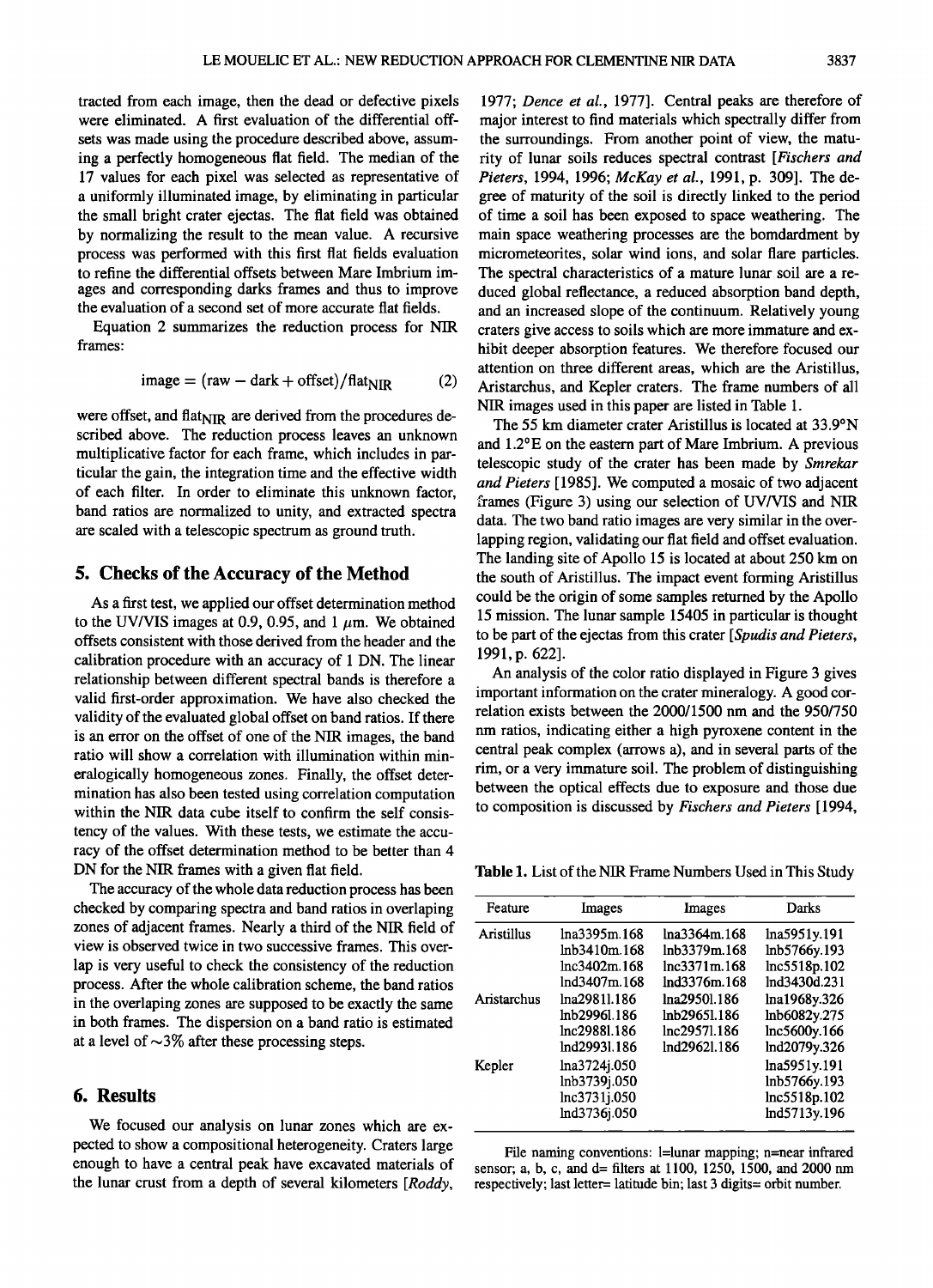

**Figure 3. Band ratios on aristillus. Pyroxene dominated central peak (arrow a), high-Ca clinopyroxene rich regions (arrow b), small fresh crater (arrow c), and low-Ca orthopyroxene rich region in the central peak (arrow d) are shown. North is on the left.** 

**1996] and Lucey et al. [1991b]. As there is no strong correlation with albedo, nor with other ratios, we believe that the high pyroxene content is the most plausible hypothesis for the central peak of Aristillus. A strong anticorrelation with albedo would have indicated a low degree of maturity rather than a different composition. The average composition of the pyroxene can be estimated using the wavelengh of the**  1  $\mu$ m band center [e.g., Adams, 1974]. Low-Ca orthopyroxene has a band centered at  $0.91 \mu m$  while a higher Ca content shifts the band center to  $0.99 \mu m$  for clinopyroxene. **As a consequence, the 1000/900 nm ratio discriminates between orthopyroxene and clinopyroxene components. This ratio revealed a high clinopyroxene content in the northern part of the peak and the north western part of the rim (see arrows b in Figure 3). Both 1250/1500 nm and 1100/1500 nm ratios are noisier but appear very homogeneous, excluding pure plagioclase or very high contents in olivine. High values of the 1250/1500 nm ratio in the southern part of the central peak complex are consistent with the presence of orthopyroxene (arrow d). Arrow c in Figure 3 indicates a small fresh crater, which has excavated more immature material dominated by pyroxene. Spectra have been extracted from zones of particular interest.** 

**Telescopic spectra have been acquired by Smrekar and Pieters [1985] on two locations within our mapping zone and are located respectively on the northern rim (a4) and the central peak (c3) of the crater. Spectral calibration is obtained by scaling our data cube to the telescopic spectrum of Aristillus labeled a4. Spectra of different parts of the frame were then extracted to estimate the compositional heterogeneity of the crater. The location of the selected zones are displayed in Figure 4. These reflectance spectra are scaled** 

to unity at 1.0  $\mu$ m and are offset for clarity (see Figure 5a). **In order to emphasize weak absorption features, spectra are also divided by a straight line fitting the spectrum at 0.75 and**  1.5  $\mu$ m, considered to be representative of the steeply sloped **continuum (see Figure 5b).** 

**We checked the validity of our approach by comparing the second telescopic spectrum labeled c3 from Smrekar and Pieters [1985] with the NIR spectrum extracted from the same zone on the central peak (see Figure 6). A good agreement is obtained between both data sets.** 

**Although the spectral resolution is too low for a very accurate study of mineralogical components, distinct features** 



**Figure 4. Location of spectra extracted from Aristillus area. North is on the left.**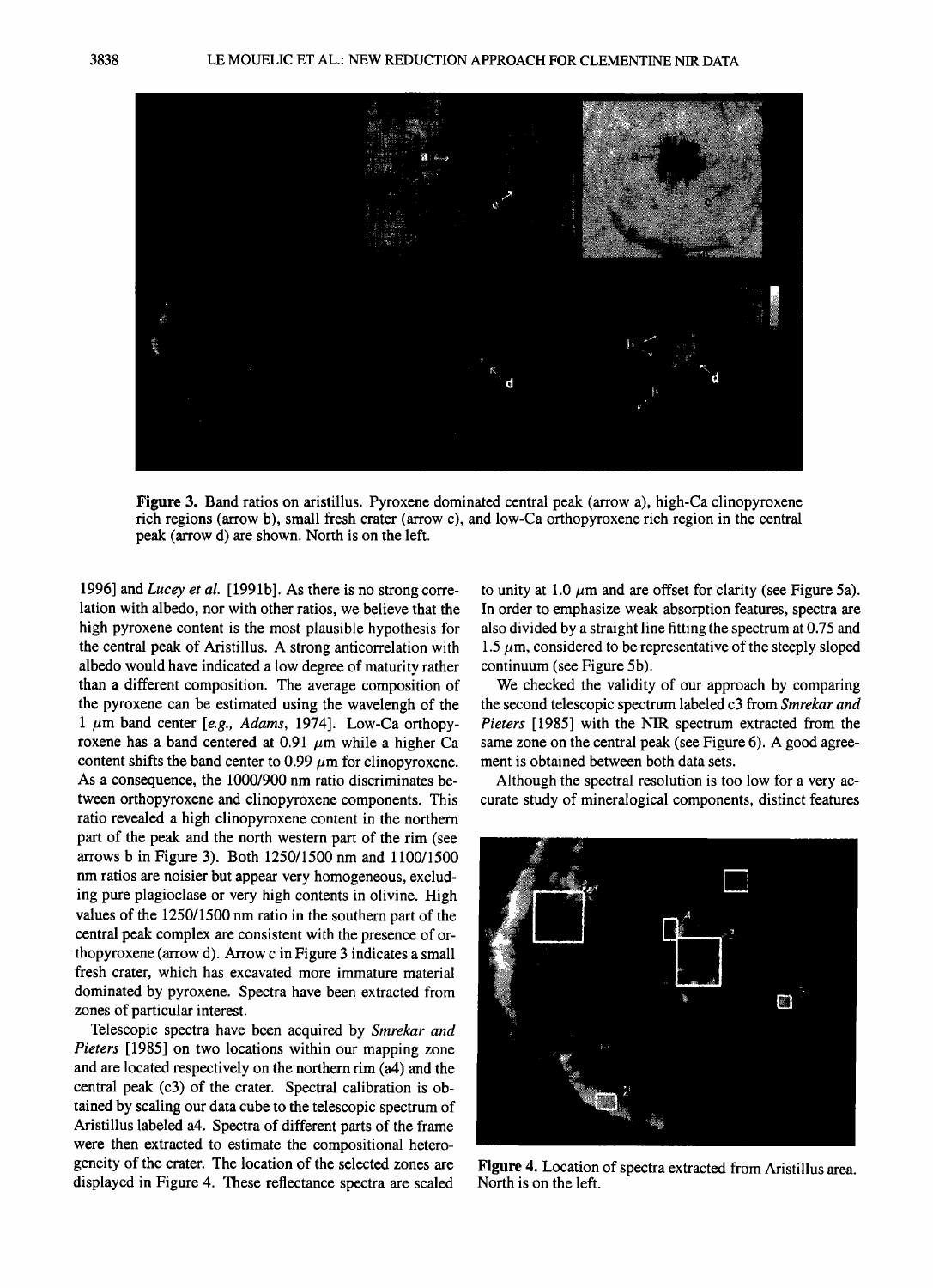

**Figure 5. Reflectance spectra extracted from Aristillus (see locations in Figure 4). (a) Reflectance spectra** have been scaled to unity at  $1.0 \mu m$ . (b) Spectra divided by a continuum as described in the text.

**are clearly apparent on the five extracted spectra. The crater floor (spectrum 1 in Figure 5) exhibits spectral characteristics very similar to the reference zone. This kind of spectrum has been interpreted by Smrekar and Pieters [ 1985] as a mixture of pyroxene with a Fe-bearing glass or a feldspar. The north western inner part of the rim (arrow b on the rim in Figure 3 and spectrum 2 in Figure 5) exhibits spectral features which are consistent with a high content in clinopyroxene. The derived spectra from the central peak (spectra 3 and 4 in Figure 5 ) are in good agreement with the corresponding telescopic spectrum of Smrekar and Pieters [1985], which was interpreted as a mixture of high and low Ca pyroxenes or as a pyroxene of intermediate Ca content. The band ratios shown in Figure 3 are consistent with this interpretation, and show the spatial distribution of the pyroxene on the cen-**

**tral peak. The telescopic spectrum of Smrekar and Pieters [1985], which included almost all the central peak, could be therefore explained as the result of a linear spectral mixing of clinopyroxene (northern part of the peak, arrow b, and spectrum 4in Figure 3) and orthopyroxene (arrow d in the southern part of the peak). Finally, a fresh crater on the floor of Aristillus (see arrow c in Figure 3 and spectrum 5 in Figure 5) also exhibits spectral characteristics consistent with high pyroxene content. The low degree of maturity of this small crater can be inferred from its very high albedo. A less mature, recently excavated material could then explain**  the sharper absorption feature at 1 and 2  $\mu$ m.

**In order to permit comparison with previous studies of Clementine NIR data, we computed a mosaic of two adjacent frames of the relatively fresh Copernician crater Aristar-**



**Figure 6. Comparison between NIR data and telescopic spectra. For Aristillus, we used spectrum a4 from Smrekar and Pieters [ 1985] for calibration. A good agreement between their spectrum c3 and our Clementine spectrum is found on the central peak. For Aristarchus, we used spectrum 2a from Lucey et al. [1986] for the calibration. Their spectrum lc of the rim is also consistent with the corresponding Clementine spectrum of the same zone.**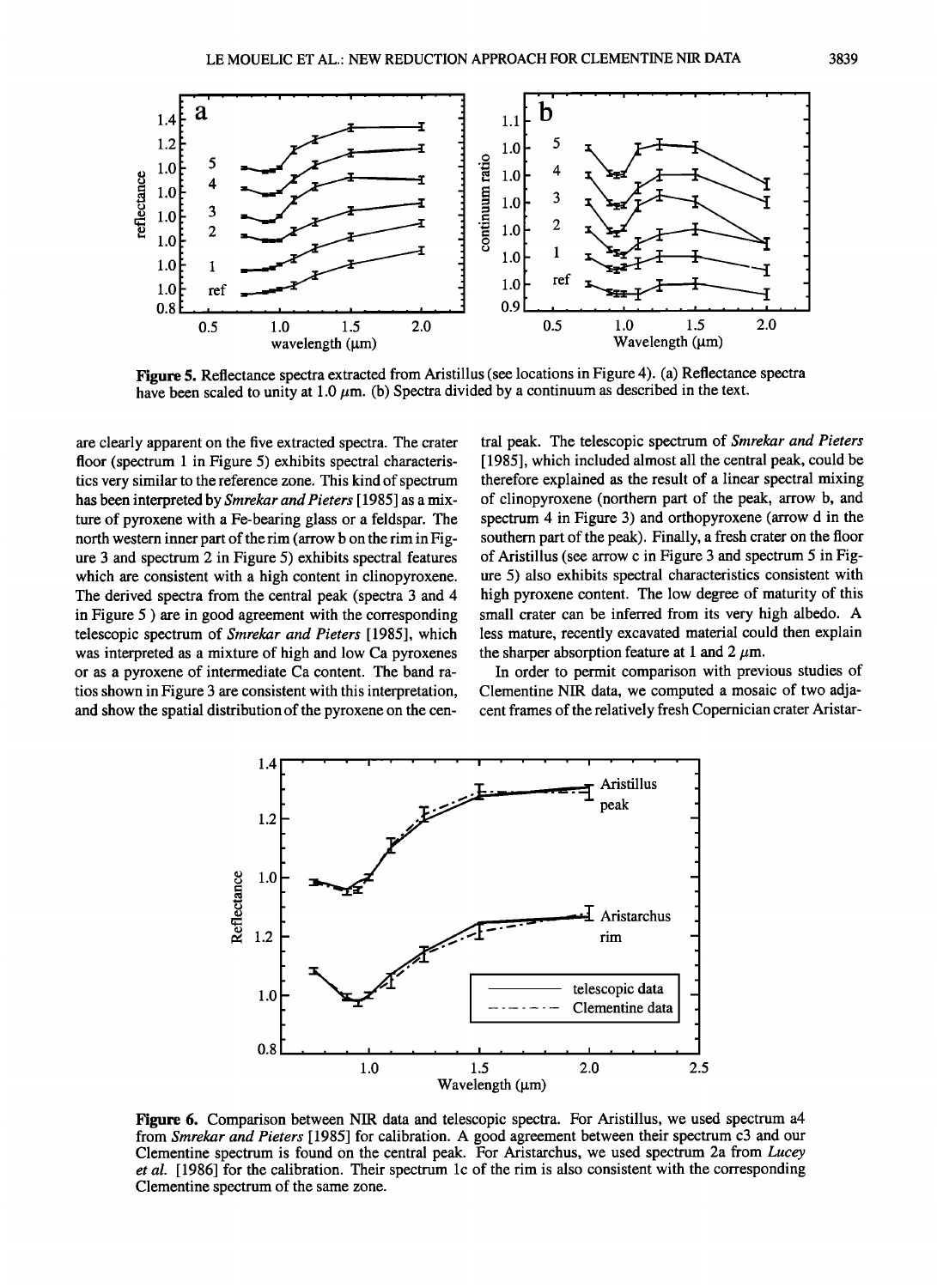**chus. Aristarchus is 40 km in diameter and is located at 23.7øN 313øE. Several telescopic studies of the crater and the surrounding region have been made [Lucey et al., 1986; Pinet et al., 1996], showing a global heterogeneity of the surface. A small olivine rich area on the south crater rim and**  anorthositic central peaks have been previously reported by **McEwen et al. [1994], using preliminary interpretations of the NIR data. Our results are in good agreement with these conclusions (see arrows a and b in Figure 7). Our improved registration and the spatial extent due to the mosaicking reveals additional details. However, it should be noted that the central peaks are nearly saturated on the 1250 nm image, which casts some doubts on the conclusion about the anorthositic component. Our spectra have been extracted from the data using the telescopic spectrum 2a of Lucey et al. [1986] as a reference (Figures 8 and 9).** 

**We tested the accuracy of the reduction process by extracting a spectrum from area 1 in Figure 8 and by comparing it with the corresponding telescopic spectrum lc from Lucey et al. [ 1986]. Both spectra are in good agreement (see Figure 6).** 

**The rim of the crater is not conspicuous on the 1100/1500 nm and on the 1250/1500 nm ratio. It appears more clearly with low values on the 2000/1500 nm ratio, with a good correlation with the 950/750 nm ratio. The upper part of the rim exhibits the lowest values in the 2000/1500 nm ratio. Spectrum number 2 in Figure 5 exhibits the deepest absorption**  at 2  $\mu$ m compared to the other spectra, suggesting a major **pyroxene component. Two small areas (arrows a in Figure 7) exhibit low values for both the 1100/1500 nm and the 1250/1500 nm ratios and high values for the 2000/1500 nm ratio. Furthermore, the two areas have a low albedo. This is** 

**consistent with a high olivine content as previously reported for one of the two areas by McEwen et al. [1994]. Spectra from the corresponding zones (3 and 4 in Figure 8) have**  been extracted. Their  $1 \mu m$  absorption feature confirms a **large abundance of olivine (Figure 9). Spectra of mixtures containing 75% of olivine with 25% of pyroxene made by Singer [ 1981 ] match the observed shape of spectrum 3. It is very interesting to notice that the UV/VIS part of the spectra is very similar in each scanned zone. On the contrary, the NIR domain contains crucial information which makes possible the discrimination between pyroxene and olivine. Furthermore, units mainly dominated by olivine are rarely detected on the lunar surface, whereas olivine is known to be a common component of the maria. The central peaks of Copernicus have been reported to be dominated by olivine**  [Pieters, 1982; Lucey et al., 1991b]. This observation sup**ports the idea that the lower crust and possibly the lunar mantle itself could be at a shallow depth in this area [Pieters and Wilhelms, 1985; Pinet et al., 1993]. In order to constrain this hypothesis, we computed band ratios on Kepler, a smaller crater located only 500 km to the East of Copernicus.** 

**The relatively young Copernician crater Kepler is located on the south of Mare Imbrium at 8.1øN 37.9øW and is 32 km in diameter. A bright system of emerging rays indicates a low degree of maturity of the excavated material. Band ratios are displayed in Figure 10. The UV/VIS part is a mosaic of two adjacent frames whereas the NIR part is a single frame. A very good correlation is observed between the 2000/1500 nm and the 950/750 nm ratios, suggesting either a high content in pyroxene or a very immature soil. The whole crater rim appears in low values (dark) in both cases. On the contrary, the rim appears as slightly high values in** 



**Figure 7. Band ratios on Aristarchus crater. Small olivine rich areas on the rim (arrows a) and anorthositic peaks (arrow b) are shown. North is on the left.**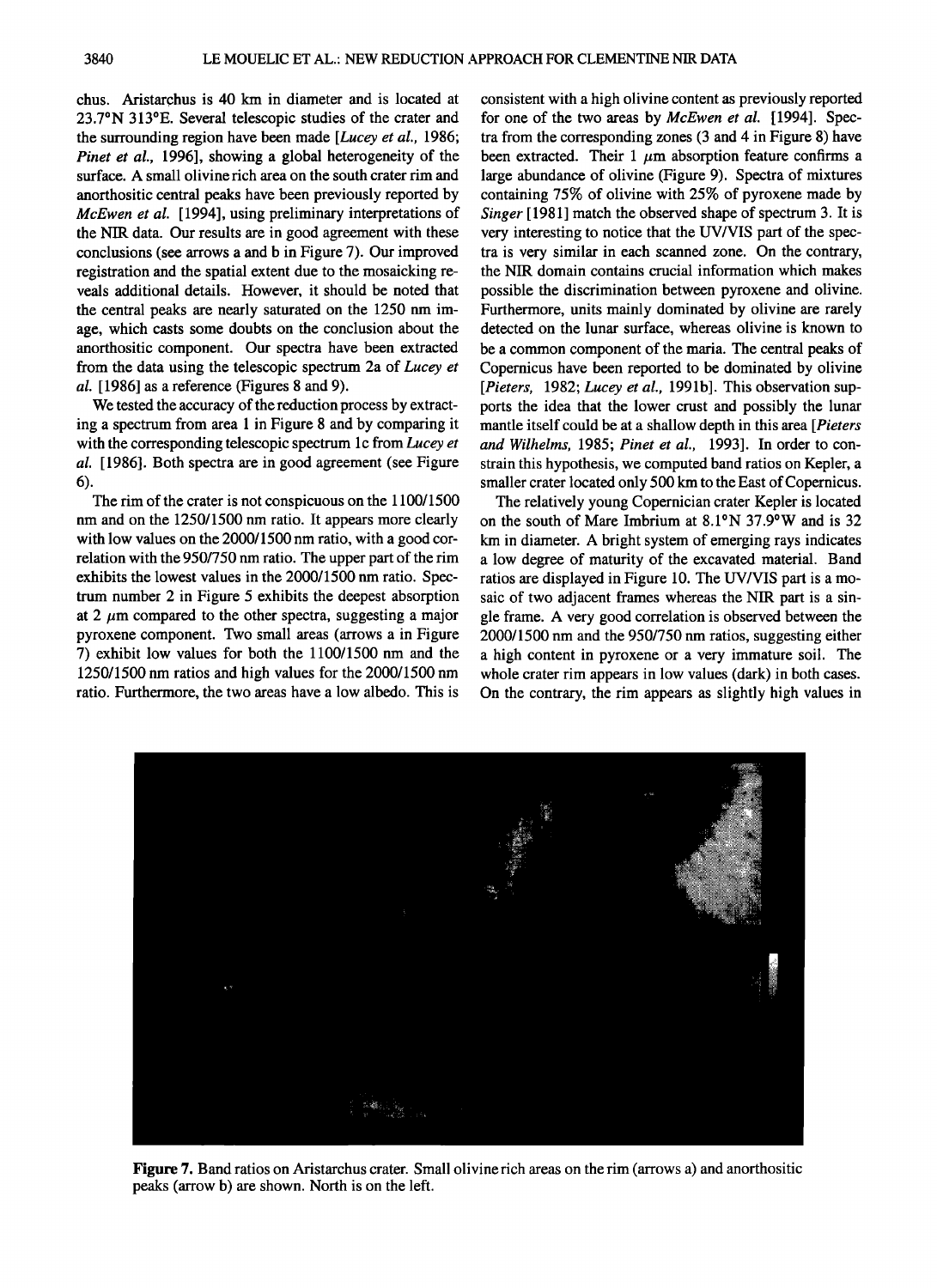

**Figure 8. Location of spectra extracted from Aristarchus area. North is on the left.** 

**both 1100/1500 nm and 1250/1500 nm ratios. The discrimination between a maturity effect and a composition effect is more ambiguous than for the Aristillus case, as the system of very bright rays attests the relative young age of the crater. However, no obvious correlation exists between albedo and any of the ratios. The upper left corner of the rim almost disappears in ratios whereas it is still present in the albedo frame. The lower part of the rim exhibits low values of both 2000/1500 nm and 950/750 nm ratios but shows no obvious albedo pattern. We therefore conclude that both immaturity and compositional heterogeneity effects are present. Band ratios are consistent with a noritic composition. The steep slopes of the crater inner rim could explain the sharpness**  of the absorption features by exposing less mature material. **According to the aspect of band ratios, the central peak does not differ markedly from the surrounding regions. This indicates that the central uplift of fractured, shocked target rock material, which could come from a depth of 3 to 6 km, has the same mineral composition as the local upper crust. No** 

**major olivine occurence is detected. The diameter of Kepler is one third of the diameter of Copernicus. The Kepler impact was not large enough to excavate the possible underlying olivine-rich unit, as was the case for Copernicus.** 

# **7. Summary and Conclusion**

**This work shows the great potential of the Clementine NIR data set for lunar mineralogy. Our attention has been focused on the data reduction process for selected areas of the Moon, using calibrated UV/VIS images as a reference for offsets determination. Flat fields have been extracted from the data set itself using a median filter on selected homogeneous images of Mare Imbrium. In order to limit the changes in instrumental behavior observed with increasing cryocooler and lens temperatures along the orbit, we selected three craters located at low-latitudes to midlatitudes on the border of Mare Imbrium' Aristillus, Aristarchus, and Kepler. We computed band ratios to map the compositional heterogeneity, and we extracted spectra using two telescopic spectra as reference. The distribution of the high and the low Ca pyroxene has been mapped on Aristillus. The central peak complex exhibits features suggesting ahigh content in both clinopyroxene and orthopyroxene. Spectra consistent with mixtures containing >75% olivine and <25% pyroxene have been found on the south rim of Aristarchus. Finally, a**  very deep absorption at  $2 \mu m$  has been detected on the rim of Kepler, correlated with a very strong  $1 \mu m$  absorption, **suggesting either a high content in orthopyroxene or a very immature soil. The NIR data set contains information which are of great interest in improving our knowledge of the lunar mineralogy.** 

After this first investigation, much work is still needed to **fully exploit the potential of the NIR data set. The calibration effort by the PI team should provide improved calibration parameters for the NIR channel in the near future. The next major steps which we consider for our approach are first to improve the dark current and flat field corrections for** 



**Figure 9. Reflectance spectra extracted from Aristarchus (see locations in Figure 8). (a) Reflectance**  spectra have been scaled to unity at 1.0  $\mu$ m. (b) Spectra divided by a continuum as described in the text **are displayed. Spectra 3 and 4 suggest avery high content in olivine.**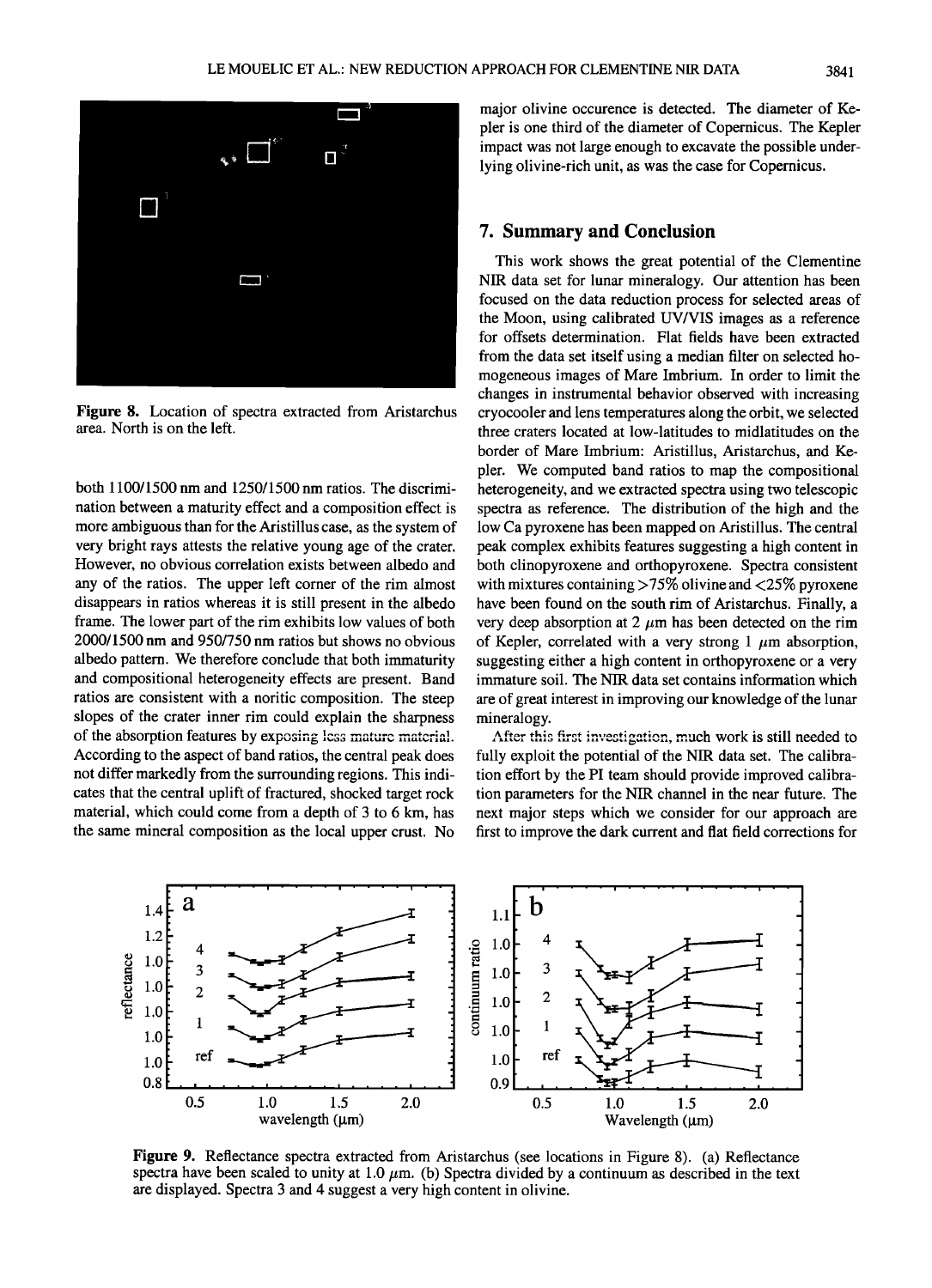

**Figure 10.** Band ratios on Kepler. A very good correlation exists between 2000/1500 nm and 950/750 **nm ratios, suggesting the presence of pyroxene on the crater rim. North is on the left.** 

**each of the four filters which have already been investigated and to study the possible dependence on the integration time. We also plan to extend our approach to the other two filters,**  taking into account the thermal component at  $2.76 \mu m$ . In **this contribution, we have restricted our analysis to regions**  with small variations of the relevant temperatures (optics and **cryocooler, the latter being most likely related to the temperature of the electronics). We are also planning to take into account photometric corrections within each frame and from one frame to the next. This will allow us to extend our results to regions at very different latitudes. With these improvements, our bootstrapping approach should be useful as a test of the remaining uncertainties on the calibration parameters once they are made available by the PI team.** 

**Acknowledgments. The authors are grateful to P. G. Lucey for a useful discussion during the 29th LPSC. We also would like to thank P. Johnson and an anonymous reviewer for their very helpful comments and suggestions.** 

## **References**

- Adams, J. B., Visible and near-infrared diffuse reflectance spectra **of pyroxenes as applied to remote sensing of solid objects in the solar system, J. Geophys. Res., 79, 4839-4836, 1974.**
- **Cloutis, E. A., and M. J. Gaffey, Lunar regolith analogues: Spectral reflectance properties of compositional variations, Icarus, 102, 203-224, 1993.**
- **Crown, D. A., and C. M. Pieters, Spectral properties of plagioclase and pyroxene mixtures and the interpretation of lunar soil spectra, Icarus, 72, 492-506, 1987.**
- **Dence, M. R., R. A. F. Grieve, and P. B. Robertson, Terrestrial impact structures: Principal characteristics and energy considera**tions, in *Impact and Explosion Cratering*, edited by D. J. Roddy, **R. O. Pepin, and R. B. Merill, pp. 247-276, Pergamon, Tarrytown, New York, 1977.**
- **Fischers, E. M., and C. M. Pieters, Remote determination of exposure degree and iron concentration of lunar soils using VIS-NIR spectroscopic methods, Icarus, 111,475-488, 1994.**
- **Fischers, E. M., and C. M. Pieters, Composition and exposure age of the apollo 16 Cayley and Descartes regions from Clementine data: Normalizing the optical effects of space weathering, J. Geophys. Res., 101, 2225-2234, 1996.**
- **Isbell, C. E., E. M. Eliason, T Becker, E. M. Lee, A. McEwen, and M. Robinson,The Clementine mission: An archive of a digital image model of the Moon, Lunar Planet. Sci., XXVIII, 623-624, 1997.**
- **Larson, S. M., J. R. Johnson, and R. B. Singer, Evaluation of the sensitivity of the reflectance ratios to mafic minerals in the lunar regolith, Geophys. Res. Lett., 18, 2149-2152, 1991.**
- Lucey, P. G., B. R. Hawke, T. B. McCord, C. M. Pieters, and J. **W. Head, A compositional study of the aristarchus region of the moon using near-infrared reflectance spectroscopy, J.Geophys. Res., 82, D344-D354, 1986.**
- **Lucey, P. G., B. R. Hawke, and K. Horton, Visible and infrared imaging of Copernicus crater and surroundings, Lunar Planet. Sci., XXII, 833-834, 1991a.**
- **Lucey, P. G., B. R. Hawke and K. Horton, The distribution of olivine in the crater Copernicus, Geophys. Res. Lett., 18, 2133- 2136, 1991b.**